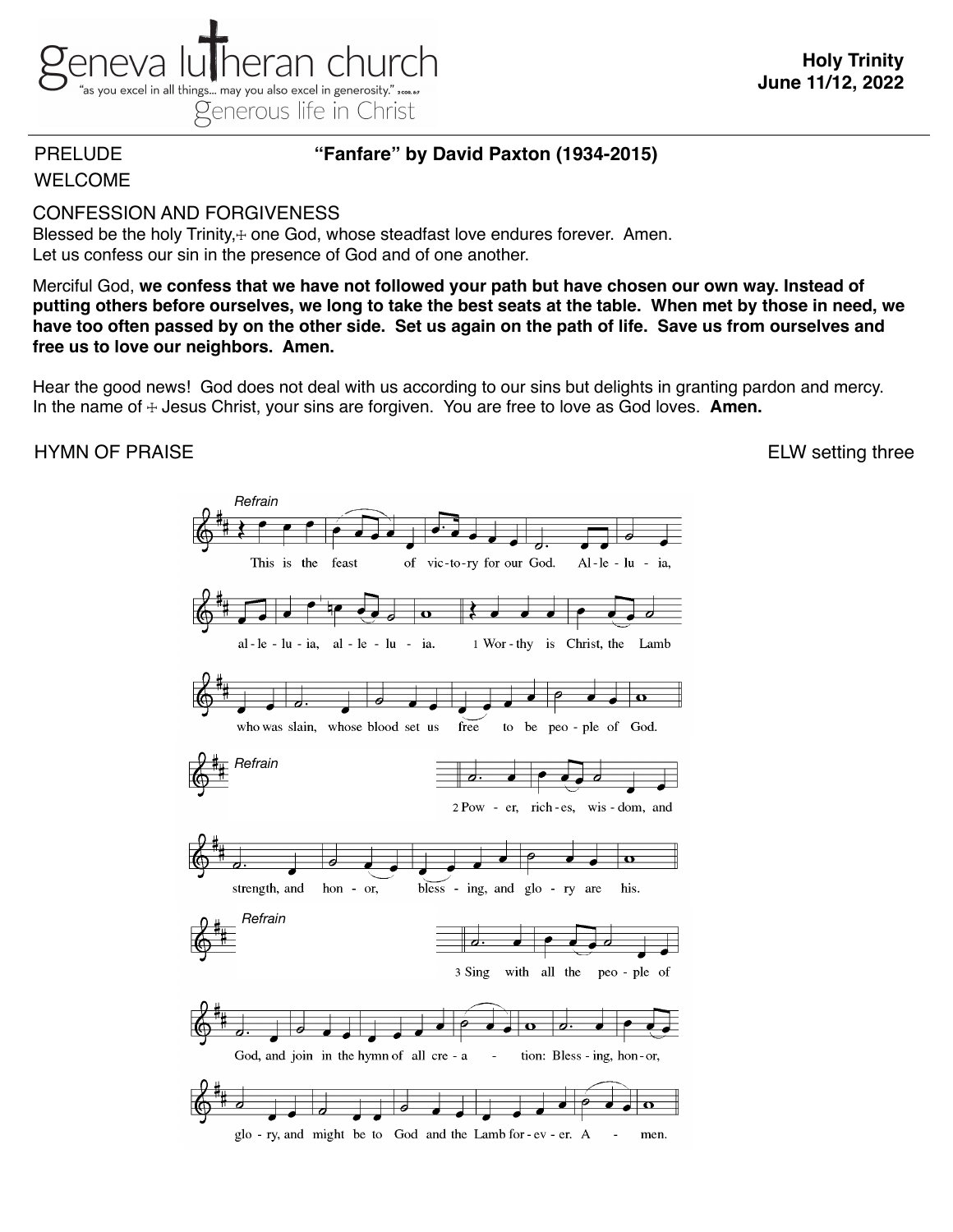

PRAYER OF THE DAY The Lord be with you. **And also with you.**

Almighty Creator and ever-living God: **we worship Your glory, eternal Three-in-One, and we praise Your power, majestic One-in-Three. Keep us steadfast in this faith, defend us in all adversity, and bring us at last into Your presence, where You live in endless joy and love, Father, Son, and Holy Spirit, one God, now and forever. Amen.**



OFFERING

*Through your donations we are able to support the ministries of GLC. Ten Percent of donations go beyond our walls. There are many ways you can give—place your offering in the plate at the back, put a check in the mail, text: 630-528-2407 with a dollar amount or give [online](https://secure.myvanco.com/YNE6) .*

### OFFERING PRAYER

**Your church is composed of people like me. I help make it what it is.**

**It will be friendly, if I am. Its pews will be filled, if I help fill them, even if they don't look like pews. It will do great work, if I work. It will make generous gifts to many causes, if I am a generous giver. It will be a place of forgiveness and grace, if I forgive and receive forgiveness. It will bring other people into its worship and fellowship, here and online, if I invite and bring them. It will be a church where people grow in faith and serve you, if I am open to such growth and service. Therefore, with your help Lord, I shall dedicate myself to the task of being all the things you want your church to be. Amen.**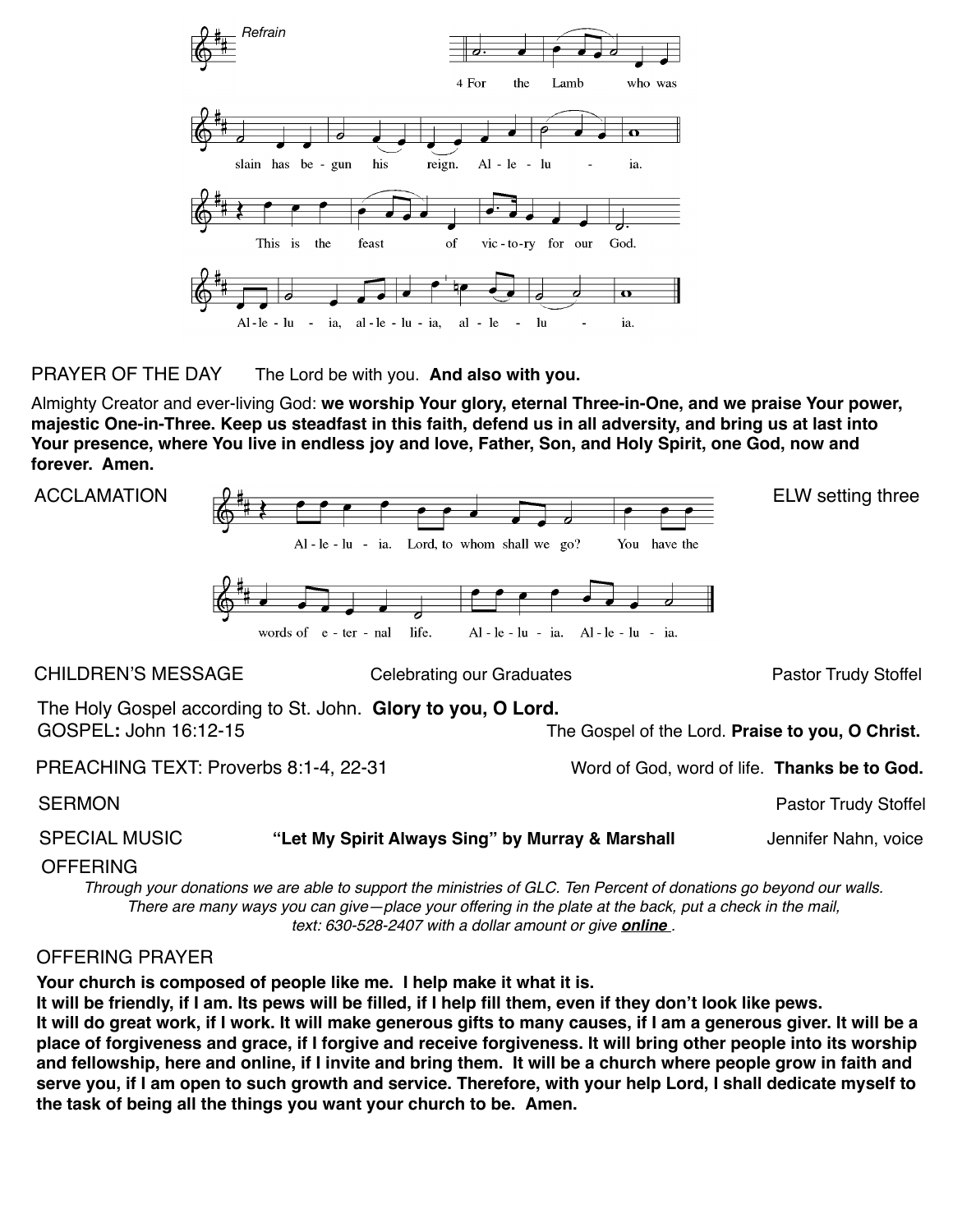## APOSTLES' CREED

**I believe in God, the Father almighty, creator of heaven and earth. I believe in Jesus Christ, God's only Son, our Lord, who was conceived by the Holy Spirit, born of the virgin Mary, suffered under Pontius Pilate, was crucified, died and was buried; he descended to the dead. On the third day he rose again; he ascended into heaven, and is seated at the right hand of the Father, and he will come again to judge the living and the dead.**

**I believe in the Holy Spirit, the holy catholic Church, the communion of saints, the forgiveness of sins, the resurrection of the body, and the life everlasting. Amen.**

PRAYERS After each petition: God of grace, **hear our prayer.** PEACE

THE GREAT THANKSGIVING **ELW** setting three



It is indeed right, our duty and our joy...we praise your name and join their unending hymn:



# EUCHARISTIC PRAYER WORDS OF INSTITUTION

### LORD'S PRAYER

**Our Father, who art in heaven, hallowed be thy name, thy kingdom come, thy will be done, on earth as it is in heaven. Give us this day our daily bread; and forgive us our trespasses, as we forgive those who trespass against us; and lead us not into temptation, but deliver us from evil. For thine is the kingdom, and the power, and the glory, forever and ever. Amen.**

**COMMUNION**